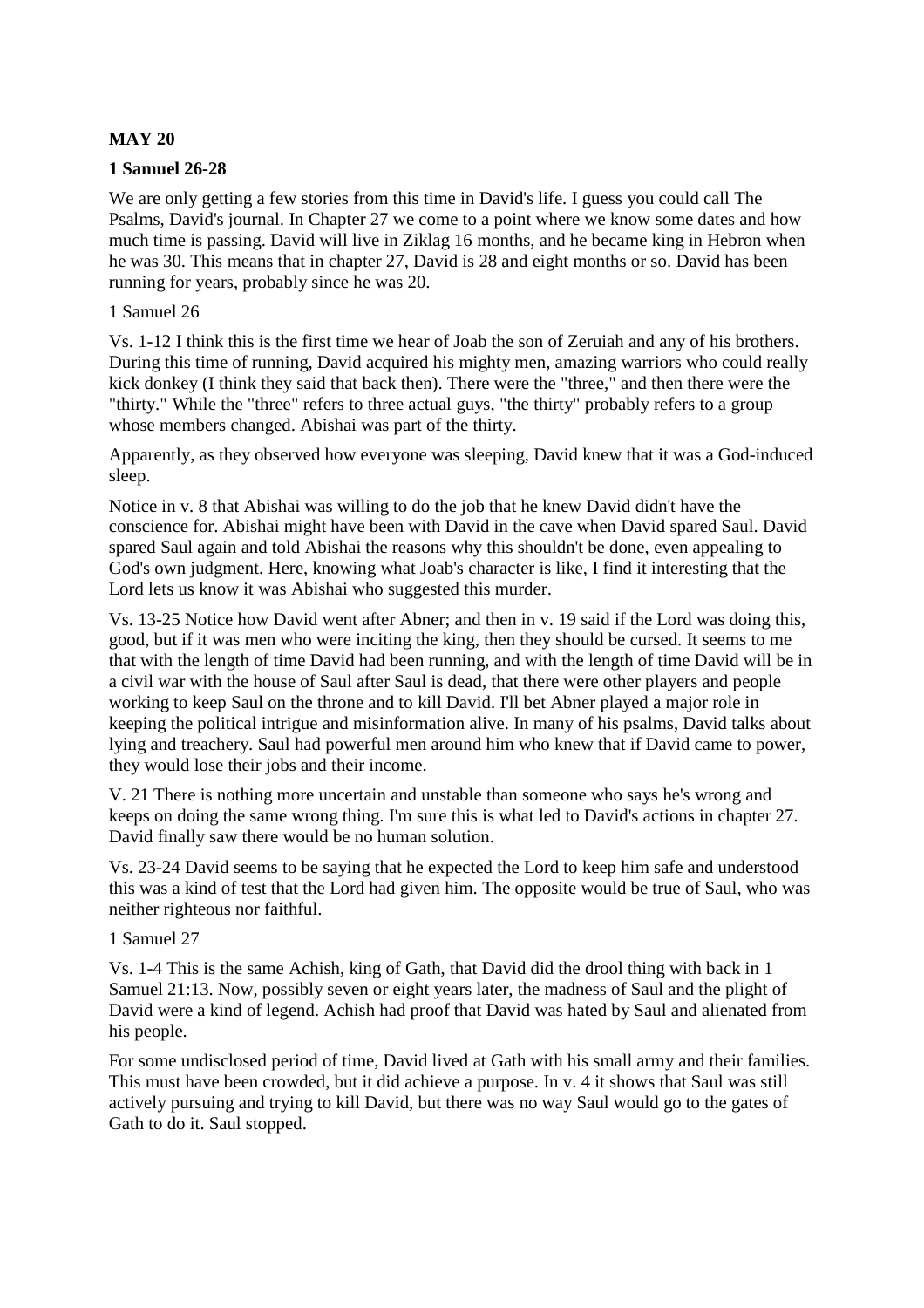Vs. 5-7 This is ironic. In return for David's loyalty, Achish gave David Ziklag. According to Joshua 15:31, Ziklag belonged to the tribe of Judah. This would be David's home, with his 600 men and their families, for the next 16 months.

Vs. 8-12 What do you do if your only skill is killing and looting? Somehow when I read this, I don't think David's lying is noble or honoring to the Lord. I don't know what David should have done, but his lying and deception will come back to haunt him, I think.

On a positive note, in v. 8 I finally noticed that the people David preyed upon were the "old" inhabitants of Canaan, who Israel, in disobedience, did not drive out. Some of these people were preying upon Israel. In effect, David was acting as a judge in Israel and fulfilling some of what God had told Joshua and Israel to do.

Apparently the times were so lawless that you almost expected some nomadic group to swoop in and destroy a town. That must have added to David's deception and have kept him safe.

V. 12 Achish definitely got the wrong idea. David was a thoroughly true-blue Jew and follower of Yahweh.

1 Samuel 28

Vs. 1-2 I think this put David into a hard situation, but he played along. The words, *you shall know what your servant can do,* would have been an amazement to Achish, if David had gone into battle with him. David would have fought to defend Israel, and Achish would have been toast.

Vs. 3-7 In the years of David's hiding, Saul did some "god things" to show he was religious and was a "good" follower of Yahweh. One of those is that he had all those who communicated with the dead put out of the land or put to death. Apparently Saul did this out of some emotional response to Samuel's death. Later in 2 Samuel 22:1, we'll find out that during this time, Saul also almost exterminated the Gibeonites from Israel. These are the people who tricked Joshua and with whom Joshua made a covenant. Saul apparently thought killing these people would make God happy. This act of Saul's will come back to haunt his family. Whereas David promised not to kill Saul's family, because of God's judgment on what Saul did to the Gibeonites, most of Saul's male heirs will die. Anyway, during this time Saul was busy doing "god things" to get back into God's good graces. He just never changed his heart. God never rejects true repentance.

Vs. 8-14 I heard a Walter Martin tape on this one time and it made sense to me. The woman had a "familiar spirit," a demon she worked with that could impersonate the dead person who was "called." What freaked her out was that this wasn't her lying spirit, it was actually Samuel whom she saw. Therefore she freaked and knew that she had been tricked and was in danger.

Notice that Samuel appeared in bodily form, as do Moses and Elijah later with Jesus. Texts like these help give us the "doctrine" or teaching of the intermediate body. That is, before we receive a resurrection body, we will still have a body. For the church, the resurrection body comes at the coming of Christ for the church (1 Cor. 15:51-58 …the dead in Christ shall rise and we [those of the church living at that time] will be changed), and then for all other believers (pre- and postchurch age) they will be given a resurrection body at the second coming of Christ at the end of the Tribulation. Finally, for those who have rejected God from every age, they will receive a resurrection body, albeit, without a sinless nature, at the end of the Millennium (Rev. 20:12-13) and thrown into eternal judgment.

I'm sure you wondered where we get all this theology and teaching from. It's from the Bible and all of this stuff you're reading. Pretty cool, huh?

Anyway, Samuel had a body.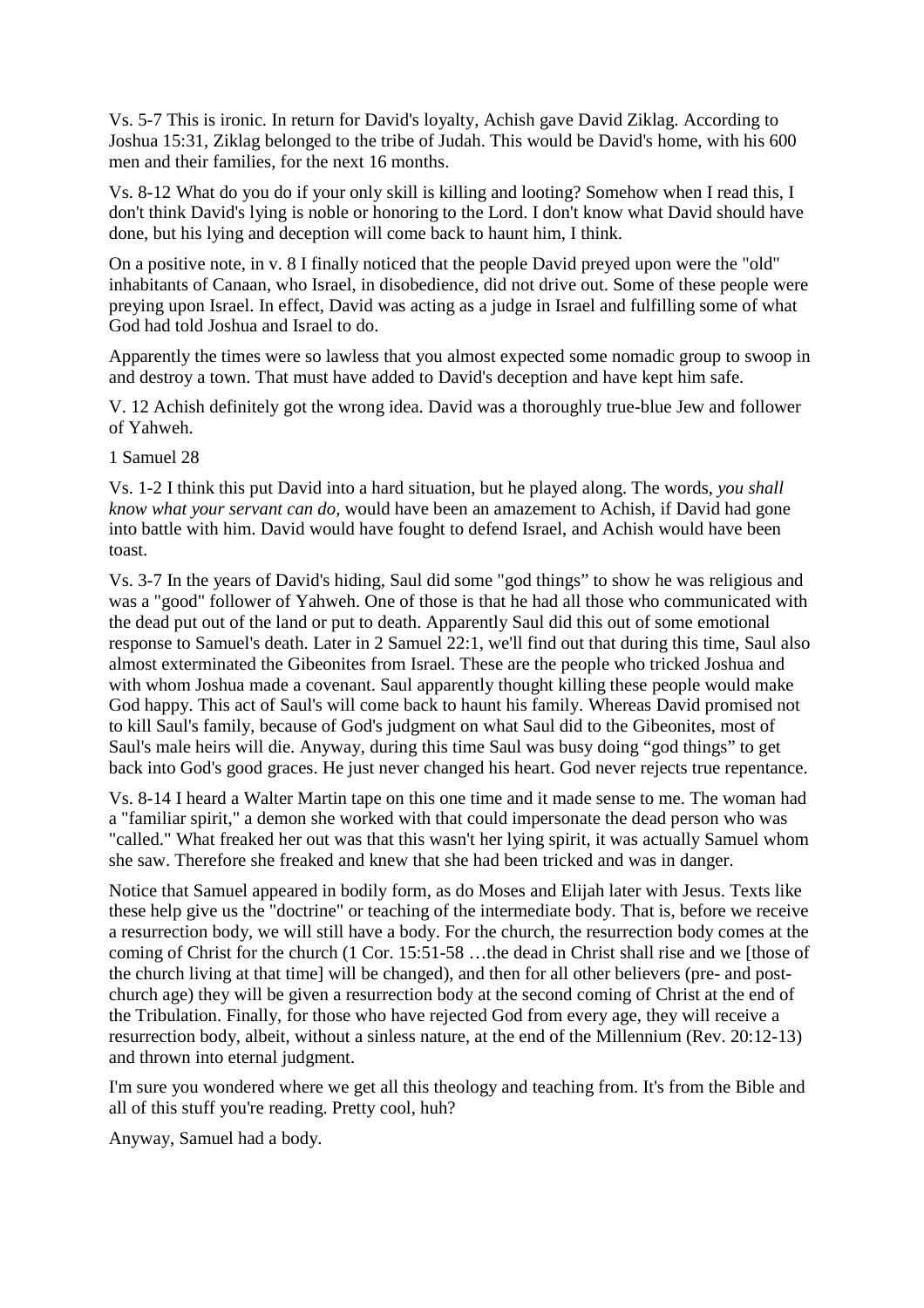V. 19 almost sounds like that "good news/bad news" joke, where the good news is that there's baseball in heaven, and the bad news is that the guy getting this report will be pitching tomorrow. But Saul didn't think this news was funny.

Vs. 20-25 At the end of the story there is a little more going on than meets the eye. Saul refused to eat…almost made a vow; but in typical fashion, Saul was talked out of it and gave in to those urging him. He was a man of no resolve, except to resist God and kill David.

But, on the part of the woman, if they received her hospitality, they couldn't kill her. That is why she did the elaborate *fattened calf* thing. I mean, how long did that take? They didn't have microwave *fattened calf.* This had to have taken hours. A couple of sandwiches would have worked too. Saul must have rested during this time and talked with his men. Anyway, they couldn't receive her kindness and then kill her. It looks too, that she wanted Saul healthy enough to get up and get out of there.

What a messed-up deal, but really, on this earth, all of us are messed-up, walking encyclopedias of contradictions. That's what sin does to us.

# **John 11:1-53**

This is another great chapter in John with great disclosures about Jesus' identity, and it shows us how Jesus abided in the Father.

Vs. 1-4 When Jesus heard this, He understood from the Spirit that this situation was for the glory of God, and would be a testimony to His identity. I think that in abiding in Christ, this is how we also are to understand the situations the Lord brings into our lives. We are here to serve Him in the harvest and He designs every intersection. Our job is to remain alert and ready for what He has for us.

V. 2 is an editorial note. Apparently this event was known throughout the church. Mary anointed Jesus' feet weeks after this event.

Vs. 5-6 Under the Spirit's direction Jesus knew what was happening, and therefore stayed until Lazarus was not just dead, but good and dead.

Vs. 7-16 It is interesting to see that the disciples were very concerned with their lives. They knew the danger of going anywhere near Jerusalem, and Bethany was only two miles away from Jerusalem. Jesus' comment for them to walk in the day either meant to follow Him while He was still there, or to follow when God's will is clearly laid out before us. In any case, following the Lord, we can have absolute confidence that nothing can happen to us that is not allowed by the Father.

I don't know that they understood Jesus would raise Lazarus, but Thomas spoke for all of the disciples by his willingness to follow to the death. He wasn't being funny. He meant that.

Vs. 17-19 This is all very interesting information. That Lazarus had already been in the tomb for four days is important. The Jews thought that the spirit hovered over a dead person for three days. So, it is significant that Jesus waited until the fourth day to arrive. Also, it says that many Jews, leading people from Jerusalem, were present with Martha and Mary.

Vs. 20-27 When Martha heard that Jesus was coming, she went into action and met Him. Apparently as a result of Jesus' teaching, she had a good idea of the coming judgment and resurrection. Her remark that Jesus could ask anything of the Father and receive it could have been her hoping against hope that Jesus might raise Lazarus, but when she raised a stink at the tomb, it appears that she didn't believe Jesus would raise her brother. She must have only understood that Lazarus would be raised on the last day.

V. 25 Jesus told her that the resurrection wasn't focused on a time, but on a person, Him.

V. 27 This is a great confession of faith.